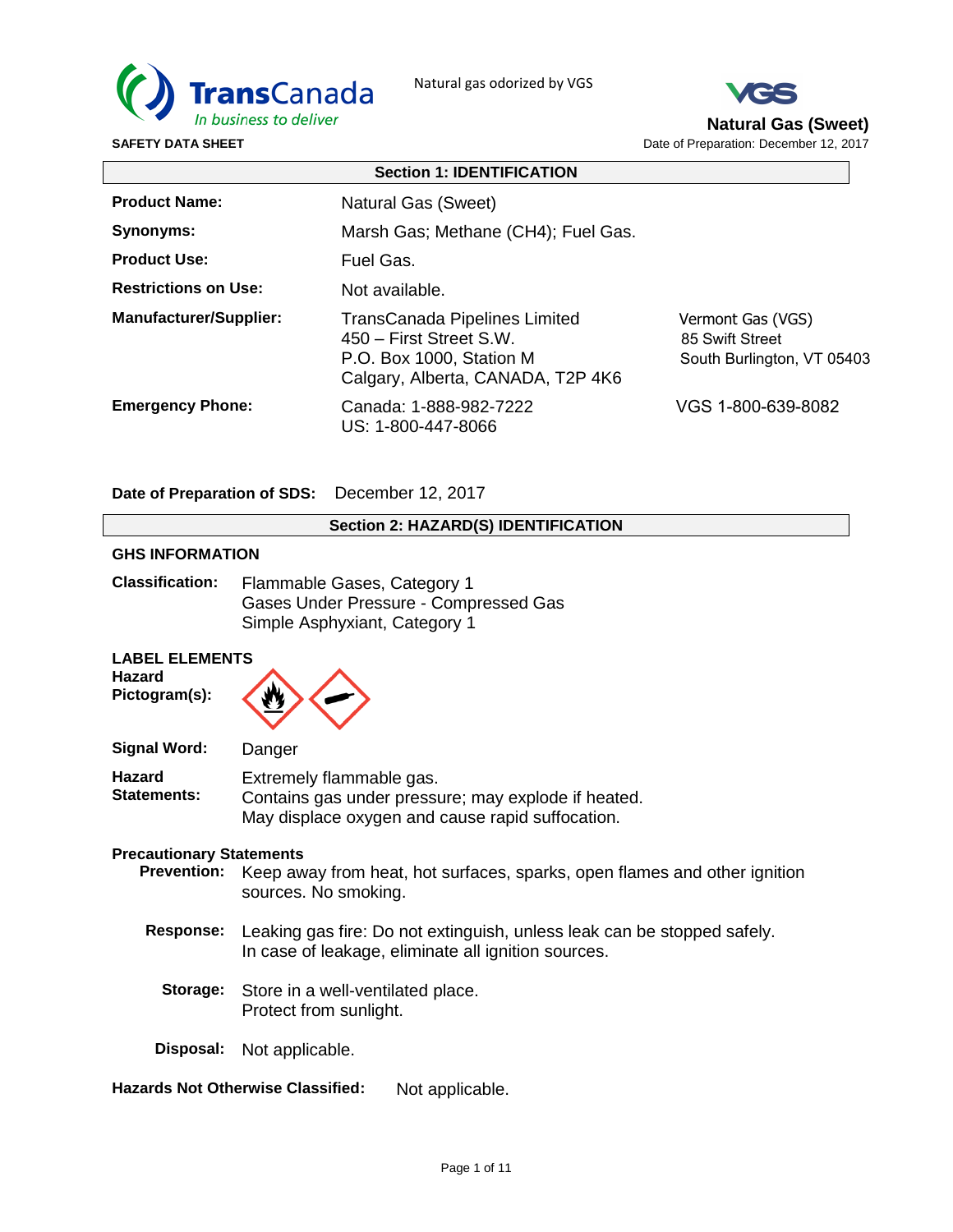



**Natural Gas (Sweet)**

**SAFETY DATA SHEET DATA SHEET Date of Preparation: December 12, 2017 Date of Preparation: December 12, 2017** 

# **Ingredients with Unknown Toxicity:** None.

This material is considered hazardous by the OSHA Hazard Communication Standard, (29 CFR 1910.1200).

This material is considered hazardous by the Hazardous Products Regulations.

| <b>Section 3: COMPOSITION / INFORMATION ON INGREDIENTS</b>                     |                                                                                                                                                                                                                                                                                                                                                                                                                                                                                                                                                                                      |                                                                                                                                                                                                                                                                                                    |                                                       |                                                     |
|--------------------------------------------------------------------------------|--------------------------------------------------------------------------------------------------------------------------------------------------------------------------------------------------------------------------------------------------------------------------------------------------------------------------------------------------------------------------------------------------------------------------------------------------------------------------------------------------------------------------------------------------------------------------------------|----------------------------------------------------------------------------------------------------------------------------------------------------------------------------------------------------------------------------------------------------------------------------------------------------|-------------------------------------------------------|-----------------------------------------------------|
| Hazardous Ingredient(s)                                                        |                                                                                                                                                                                                                                                                                                                                                                                                                                                                                                                                                                                      | Common name /<br><b>Synonyms</b>                                                                                                                                                                                                                                                                   | <b>CAS No.</b>                                        | % vol./vol.                                         |
| Natural gas<br>Methane<br>Ethane                                               |                                                                                                                                                                                                                                                                                                                                                                                                                                                                                                                                                                                      | Not available.<br>Not available.<br>Not available.                                                                                                                                                                                                                                                 | 8006-14-2<br>74-82-8<br>74-84-0                       | 100<br>$90 - 99$<br>$0 - 6$                         |
| Propane<br><b>Butane</b><br>Propane, 2-methyl-<br>Pentane<br>Butane, 2-methyl- |                                                                                                                                                                                                                                                                                                                                                                                                                                                                                                                                                                                      | Not available.<br>Not available.<br>Isobutane<br>Not available.<br>Isopentane                                                                                                                                                                                                                      | 74-98-6<br>106-97-8<br>75-28-5<br>109-66-0<br>78-78-4 | $0 - 3$<br>$0 - 3$<br>$0 - 3$<br>$0 - 3$<br>$0 - 3$ |
| Nitrogen<br>Carbon dioxide<br>Helium                                           |                                                                                                                                                                                                                                                                                                                                                                                                                                                                                                                                                                                      | Not available.<br>Not available.<br>Not available.                                                                                                                                                                                                                                                 | 7727-37-9<br>124-38-9<br>7440-59-7                    | $0 - 3$<br>$0 - 3$<br>$0 - 3$                       |
|                                                                                |                                                                                                                                                                                                                                                                                                                                                                                                                                                                                                                                                                                      | <b>Section 4: FIRST-AID MEASURES</b>                                                                                                                                                                                                                                                               |                                                       |                                                     |
| Inhalation:                                                                    |                                                                                                                                                                                                                                                                                                                                                                                                                                                                                                                                                                                      | If inhaled: Call a poison center or doctor if you feel unwell.                                                                                                                                                                                                                                     |                                                       |                                                     |
|                                                                                | Acute and delayed symptoms and effects: May displace oxygen and cause<br>rapid suffocation. Central nervous system depression can occur if product<br>is present in concentrations that will reduce the oxygen content of air<br>below 18 % (vol). Symptoms may include headache, lightheadedness,<br>drowsiness, disorientation, vomiting and seizures. Unconsciousness and<br>death may occur with severe oxygen deprivation. May cause respiratory<br>irritation. Signs/symptoms may include cough, sneezing, nasal discharge,<br>headache, hoarseness, and nose and throat pain. |                                                                                                                                                                                                                                                                                                    |                                                       |                                                     |
| <b>Eye Contact:</b>                                                            | If in eyes: Rinse cautiously with water for at least 15 minutes. Remove<br>contact lenses, if present and easy to do. Continue rinsing. Immediately<br>call a poison center or doctor.                                                                                                                                                                                                                                                                                                                                                                                               |                                                                                                                                                                                                                                                                                                    |                                                       |                                                     |
|                                                                                | result.                                                                                                                                                                                                                                                                                                                                                                                                                                                                                                                                                                              | Acute and delayed symptoms and effects: Contact with rapidly expanding<br>or liquefied gas may cause irritation and/or frostbite. The pain after contact<br>with liquid can quickly subside. Permanent eye damage or blindness could                                                               |                                                       |                                                     |
| <b>Skin Contact:</b>                                                           | remove adherent material or clothing.                                                                                                                                                                                                                                                                                                                                                                                                                                                                                                                                                | Contact with rapidly expanding or liquefied gas may cause irritation and/or<br>frostbite. If on skin: Wash with plenty of water. Get immediate medical<br>advice/attention. Thaw frosted parts with lukewarm water. Do not rub<br>affected area. Remove non-adhering contaminated clothing. Do not |                                                       |                                                     |
|                                                                                |                                                                                                                                                                                                                                                                                                                                                                                                                                                                                                                                                                                      | Acute and delayed symptoms and effects: Contact with rapidly expanding<br>or liquefied gas may cause irritation and/or frostbite. Symptoms of frostbite<br>include change in skin color to white or grayish-yellow. The pain after                                                                 |                                                       |                                                     |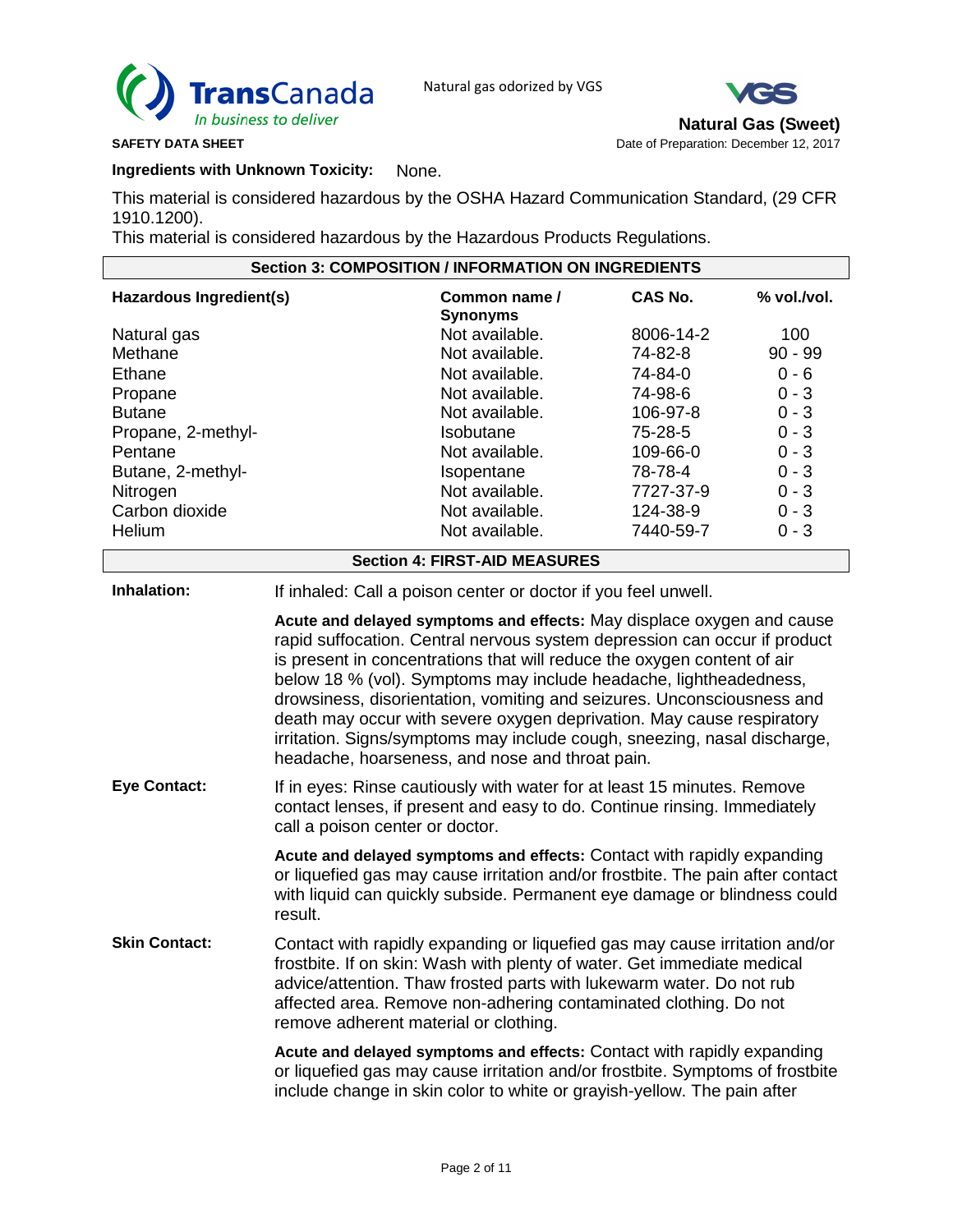



| <b>Section 5: FIRE-FIGHTING MEASURES</b> |                                                                                                                                                                                                  |  |  |
|------------------------------------------|--------------------------------------------------------------------------------------------------------------------------------------------------------------------------------------------------|--|--|
| <b>Note to Physicians:</b>               | Symptoms may not appear immediately.                                                                                                                                                             |  |  |
| <b>General Advice:</b>                   | Acute and delayed symptoms and effects: Not a normal route of exposure.<br>In case of accident or if you feel unwell, seek medical advice immediately<br>(show the label or SDS where possible). |  |  |
| Ingestion:                               | Not a normal route of exposure.                                                                                                                                                                  |  |  |
|                                          | contact with liquid can quickly subside.                                                                                                                                                         |  |  |

## **FLAMMABILITY AND EXPLOSION INFORMATION**

Extremely flammable gas. Contains gas under pressure; may explode if heated. Will be easily ignited by heat, sparks or flames. Will form explosive mixtures with air. Vapors from liquefied gas are initially heavier than air and spread along ground. Methane is lighter than air and will rise. Vapors may travel to source of ignition and flash back. Cylinders exposed to fire may vent and release flammable gas through pressure relief devices. Containers may explode when heated. Ruptured cylinders may rocket. DO NOT EXTINGUISH A LEAKING GAS FIRE UNLESS LEAK CAN BE STOPPED.

If tank, rail car or tank truck is involved in a fire, ISOLATE for 1600 meters (1 mile) in all directions; also, consider initial evacuation for 1600 meters (1 mile) in all directions.

Fire involving Tanks: Fight fire from maximum distance or use unmanned hose holders or monitor nozzles. Cool containers with flooding quantities of water until well after fire is out. Do not direct water at source of leak or safety devices; icing may occur. Withdraw immediately in case of rising sound from venting safety devices or discoloration of tank. ALWAYS stay away from tanks engulfed in fire. For massive fire, use unmanned hose holders or monitor nozzles; if this is impossible, withdraw from area and let fire burn.

| <b>Sensitivity to Mechanical Impact:</b><br><b>Sensitivity to Static Discharge:</b> | This material is not sensitive to mechanical impact.<br>This material is sensitive to static discharge.                                                                                                                                                                                                                                                                                                                                                                                                                                                                                          |  |  |
|-------------------------------------------------------------------------------------|--------------------------------------------------------------------------------------------------------------------------------------------------------------------------------------------------------------------------------------------------------------------------------------------------------------------------------------------------------------------------------------------------------------------------------------------------------------------------------------------------------------------------------------------------------------------------------------------------|--|--|
| <b>MEANS OF EXTINCTION</b><br><b>Suitable Extinguishing Media:</b>                  | Small Fire: Dry chemical or CO2.                                                                                                                                                                                                                                                                                                                                                                                                                                                                                                                                                                 |  |  |
|                                                                                     | Large Fire: Water spray or fog. Move containers from fire<br>area if you can do it without risk.                                                                                                                                                                                                                                                                                                                                                                                                                                                                                                 |  |  |
| <b>Unsuitable Extinguishing Media:</b>                                              | Not available.                                                                                                                                                                                                                                                                                                                                                                                                                                                                                                                                                                                   |  |  |
| <b>Products of Combustion:</b>                                                      | Oxides of carbon.                                                                                                                                                                                                                                                                                                                                                                                                                                                                                                                                                                                |  |  |
| <b>Protection of Firefighters:</b>                                                  | Leaking gas fire: Do not extinguish, unless leak can be<br>stopped safely. In case of leakage, eliminate all ignition<br>sources. Vapors may cause dizziness or asphyxiation without<br>warning. Contact with gas or liquefied gas may cause burns,<br>severe injury and/or frostbite. Fire may produce irritating<br>and/or toxic gases. Wear positive pressure self-contained<br>breathing apparatus (SCBA). Structural firefighters' protective<br>clothing will only provide limited protection. Always wear<br>thermal protective clothing when handling<br>refrigerated/cryogenic liquids. |  |  |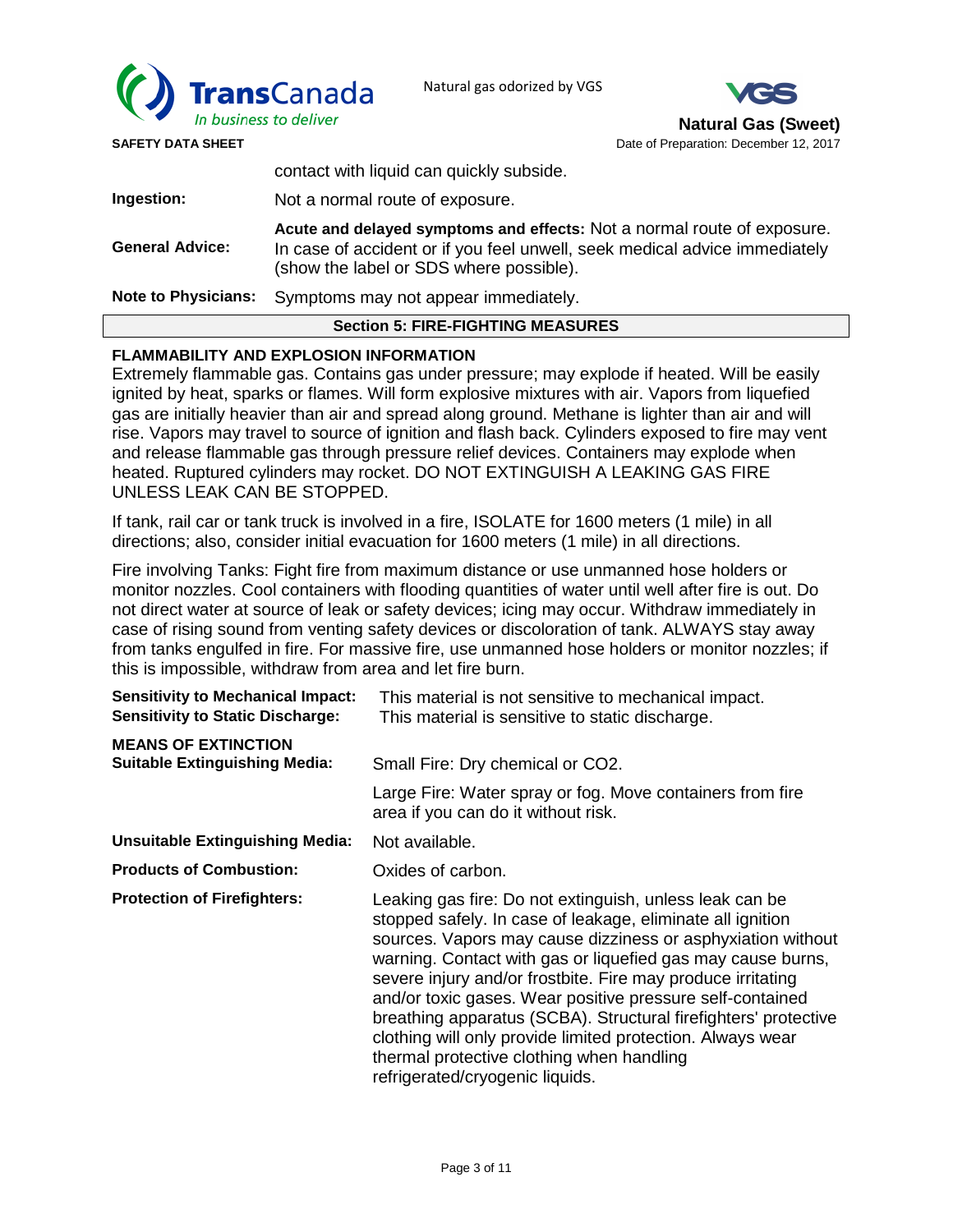



**Natural Gas (Sweet)**

**SAFETY DATA SHEET DATA SHEET Date of Preparation: December 12, 2017 Date of Preparation: December 12, 2017** 

| <b>Section 6: ACCIDENTAL RELEASE MEASURES</b> |                                                                                                                                                                                                                                                                                                                                                                                                                                                                                                          |  |  |
|-----------------------------------------------|----------------------------------------------------------------------------------------------------------------------------------------------------------------------------------------------------------------------------------------------------------------------------------------------------------------------------------------------------------------------------------------------------------------------------------------------------------------------------------------------------------|--|--|
| <b>Emergency Procedures:</b>                  | As an immediate precautionary measure, isolate spill or leak area<br>for at least 100 meters (330 feet) in all directions. Keep<br>unauthorized personnel away. Stay upwind. Many gases are<br>heavier than air and will spread along ground and collect in low or<br>confined areas (sewers, basements, tanks). Keep out of low<br>areas. ELIMINATE all ignition sources (no smoking, flares, sparks<br>or flames in immediate area). All equipment used when handling<br>the product must be grounded. |  |  |
| <b>Personal Precautions:</b>                  | Do not touch or walk through spilled material. Use personal<br>protection recommended in Section 8.                                                                                                                                                                                                                                                                                                                                                                                                      |  |  |
| <b>Environmental Precautions:</b>             | Not normally required.                                                                                                                                                                                                                                                                                                                                                                                                                                                                                   |  |  |
| <b>Methods for Containment:</b>               | Stop leak if you can do it without risk. If possible, turn leaking<br>containers so that gas escapes rather than liquid. Use water spray<br>to reduce vapors or divert vapor cloud drift. Avoid allowing water<br>runoff to contact spilled material. Do not direct water at spill or<br>source of leak.                                                                                                                                                                                                 |  |  |
| <b>Methods for Clean-Up:</b>                  | Prevent spreading of vapors through sewers, ventilation systems<br>and confined areas. Isolate area until gas has dispersed.                                                                                                                                                                                                                                                                                                                                                                             |  |  |
| <b>Other Information:</b>                     | See Section 13 for disposal considerations.                                                                                                                                                                                                                                                                                                                                                                                                                                                              |  |  |
|                                               | <b>Section 7: HANDLING AND STORAGE</b>                                                                                                                                                                                                                                                                                                                                                                                                                                                                   |  |  |

## **Handling:**

Avoid breathing gas. Keep away from heat, hot surfaces, sparks, open flames and other ignition sources. No smoking. Do not pierce or burn, even after use. See Section 8 for information on Personal Protective Equipment.

## **Storage:**

Store in a well-ventilated place. Protect from sunlight. Store away from incompatible materials. See Section 10 for information on Incompatible Materials. Keep out of the reach of children.

## **Section 8: EXPOSURE CONTROLS / PERSONAL PROTECTION**

#### **Exposure Guidelines Component**

Natural gas [CAS No. 8006-14-2] **ACGIH:** Simple asphyxiant; Explosion hazard **OSHA:** No PEL established.

Methane [CAS No. 74-82-8]

**ACGIH:** Simple asphyxiant; Explosion hazard **OSHA:** No PEL established.

Ethane [CAS No. 74-84-0]

**ACGIH:** Simple asphyxiant; Explosion hazard **OSHA:** No PEL established.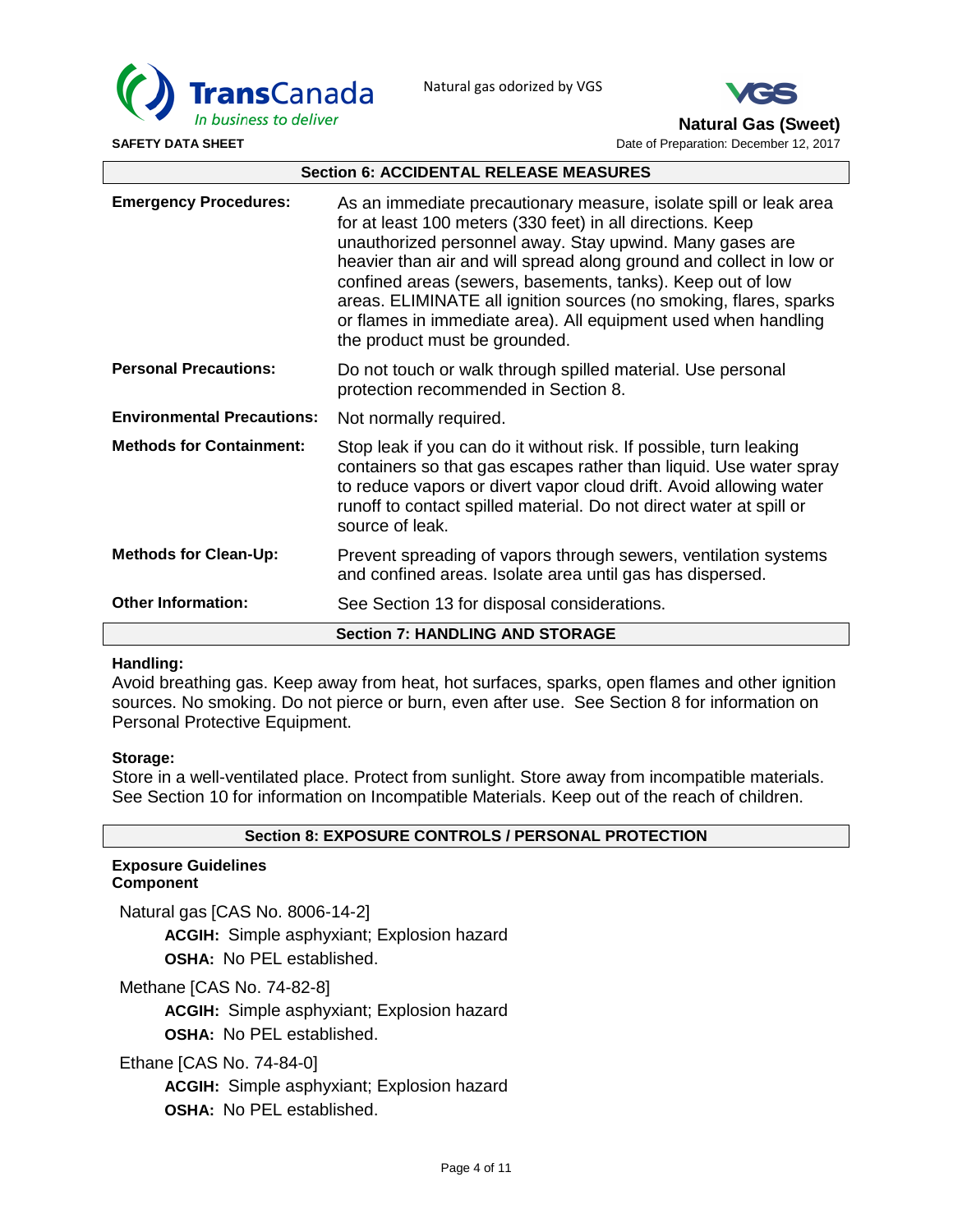



Propane [CAS No. 74-98-6] **ACGIH:** Simple asphyxiant; Explosion hazard **OSHA:** 1000 ppm (TWA), 1800 mg/m³ (TWA); Butane [CAS No. 106-97-8] **ACGIH:** 1000 ppm (STEL); Explosion hazard (2012) **OSHA:** 800 ppm (TWA) [Vacated]; Isobutane [CAS No. 75-28-5] **ACGIH:** 1000 ppm (STEL); Explosion hazard (2012) **OSHA:** No PEL established. Pentane [CAS No. 109-66-0] **ACGIH:** 1000 ppm (TWA); (2013) **OSHA:** 1000 ppm (TWA), 2950 mg/m³ (TWA); 600 ppm (TWA); 750 ppm (STEL) [Vacated]; Isopentane [CAS No. 78-78-4] **ACGIH:** 1000 ppm (TWA); (2013) **OSHA:** No PEL established. Nitrogen [CAS No. 7727-37-9] **ACGIH:** Simple asphyxiant **OSHA:** No PEL established. Carbon dioxide [CAS No. 124-38-9] **ACGIH:** 5000 ppm (TWA); 30000 ppm (STEL); (1983) **OSHA:** 5000 ppm (TWA), 9000 mg/m³ (TWA);

Helium [CAS No. 7440-59-7]

**ACGIH:** Simple asphyxiant **OSHA:** No PEL established.

**PEL:** Permissible Exposure Limit **TLV:** Threshold Limit Value **TWA:** Time-Weighted Average **STEL:** Short-Term Exposure Limit

**Engineering Controls:** Use ventilation adequate to keep exposures (airborne levels of dust, fume, vapour, gas, etc.) below recommended exposure limits.

# **PERSONAL PROTECTIVE EQUIPMENT (PPE)**



**Eye/Face Protection:** Wear safety glasses. Use equipment for eye protection that meets the standards referenced by CSA Standard CAN/CSA-Z94.3-92 and OSHA regulations in 29 CFR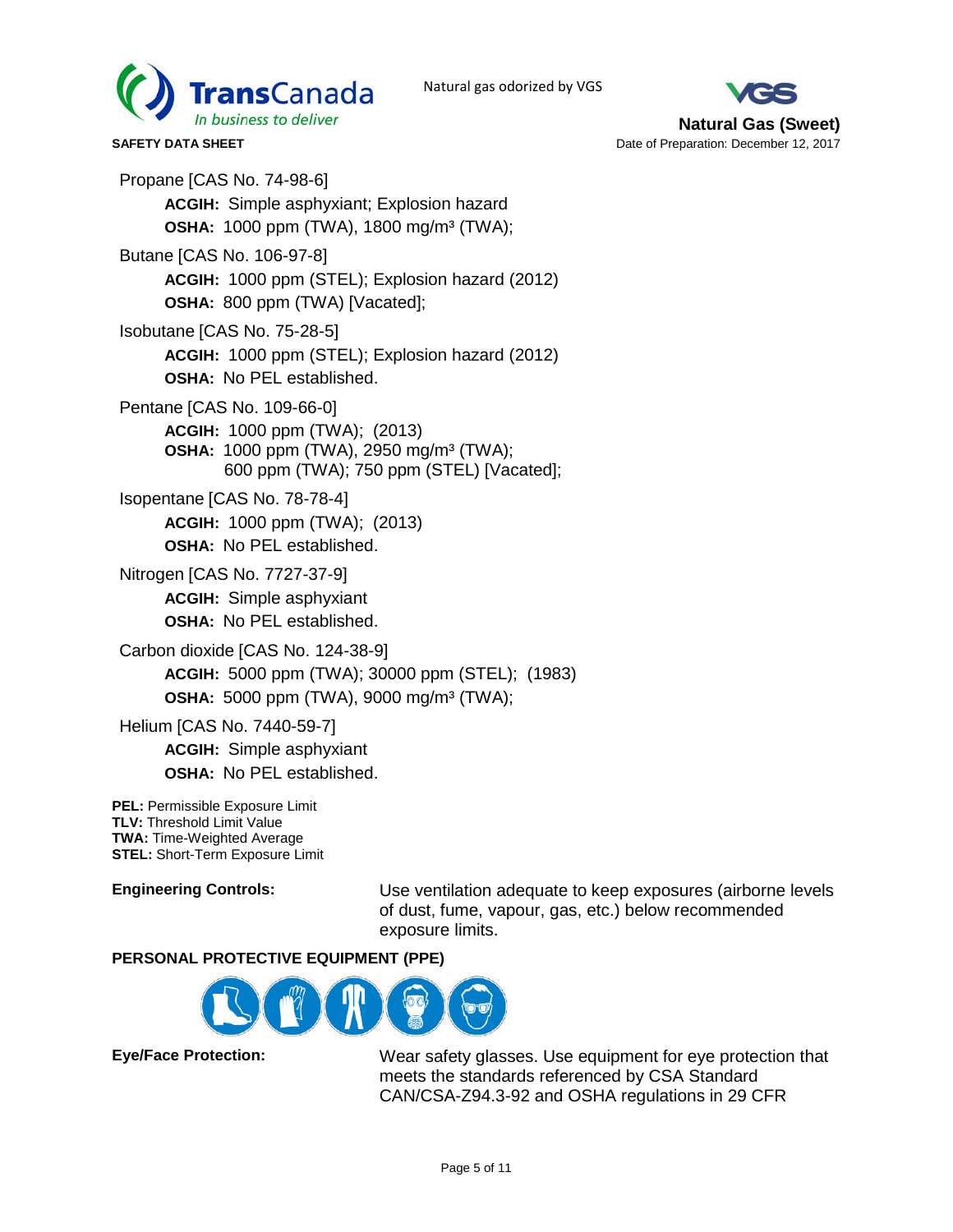



**Natural Gas (Sweet)**

|                                        | 1910.133 for Personal Protective Equipment.                                                                                                                                                                                                                                                                                                                                                                                                                                              |
|----------------------------------------|------------------------------------------------------------------------------------------------------------------------------------------------------------------------------------------------------------------------------------------------------------------------------------------------------------------------------------------------------------------------------------------------------------------------------------------------------------------------------------------|
| <b>Hand Protection:</b>                | Wear protective gloves. Wear cold insulating gloves. Consult<br>manufacturer specifications for further information.                                                                                                                                                                                                                                                                                                                                                                     |
| <b>Skin and Body Protection:</b>       | Wear protective clothing. Flame resistant clothing that meets<br>the NFPA 2112 and CAN/CGSB 155.20 standards is<br>recommended in areas where material is stored or handled.                                                                                                                                                                                                                                                                                                             |
| <b>Respiratory Protection:</b>         | If engineering controls and ventilation are not sufficient to<br>control exposure to below the allowable limits then an<br>appropriate NIOSH/MSHA approved air-purifying respirator<br>that meets the requirements of CSA Standard CAN/CSA-<br>Z94.4-11, or self-contained breathing apparatus must be<br>used. Supplied air breathing apparatus must be used when<br>oxygen concentrations are low or if airborne concentrations<br>exceed the limits of the air-purifying respirators. |
| <b>General Hygiene Considerations:</b> | Handle according to established industrial hygiene and<br>safety practices. Consult a competent industrial hygienist to<br>determine hazard potential and/or the PPE manufacturers to<br>ensure adequate protection.                                                                                                                                                                                                                                                                     |

| <b>Section 9: PHYSICAL AND CHEMICAL PROPERTIES</b> |                                                        |  |
|----------------------------------------------------|--------------------------------------------------------|--|
| Appearance:                                        | Colourless gas.                                        |  |
| Colour:                                            | Colourless.                                            |  |
| Odour:                                             | Slight hydrocarbon odour not detectable by all people. |  |
| <b>Odour Threshold:</b>                            | Not available.                                         |  |
| <b>Physical State:</b>                             | Gas.                                                   |  |
| pH:                                                | Not available.                                         |  |
| <b>Melting Point / Freezing</b><br>Point:          | -187 to -182 °C (-304.6 to -295.6 °F)                  |  |
| <b>Initial Boiling Point:</b>                      | Not available.                                         |  |
| <b>Boiling Range:</b>                              | -162 °C (-259.6 °F)                                    |  |
| <b>Flash Point:</b>                                | Not available.                                         |  |
| <b>Evaporation Rate:</b>                           | $> 1$ (n-BuAc = 1) at 20 °C (68 °F)                    |  |
| Flammability (solid, gas):                         | Extremely flammable gas.                               |  |
| <b>Lower Flammability Limit:</b>                   | 5 % (Methane)                                          |  |
| <b>Upper Flammability Limit:</b>                   | 15 % (Methane)                                         |  |
| <b>Vapor Pressure:</b>                             | $> 1000$ mmHg at 20 °C (68 °F)                         |  |
| <b>Vapor Density:</b>                              | 0.6 (Air = 1) at 20 °C (68 °F) (Methane)               |  |
| <b>Relative Density:</b>                           | Not available.                                         |  |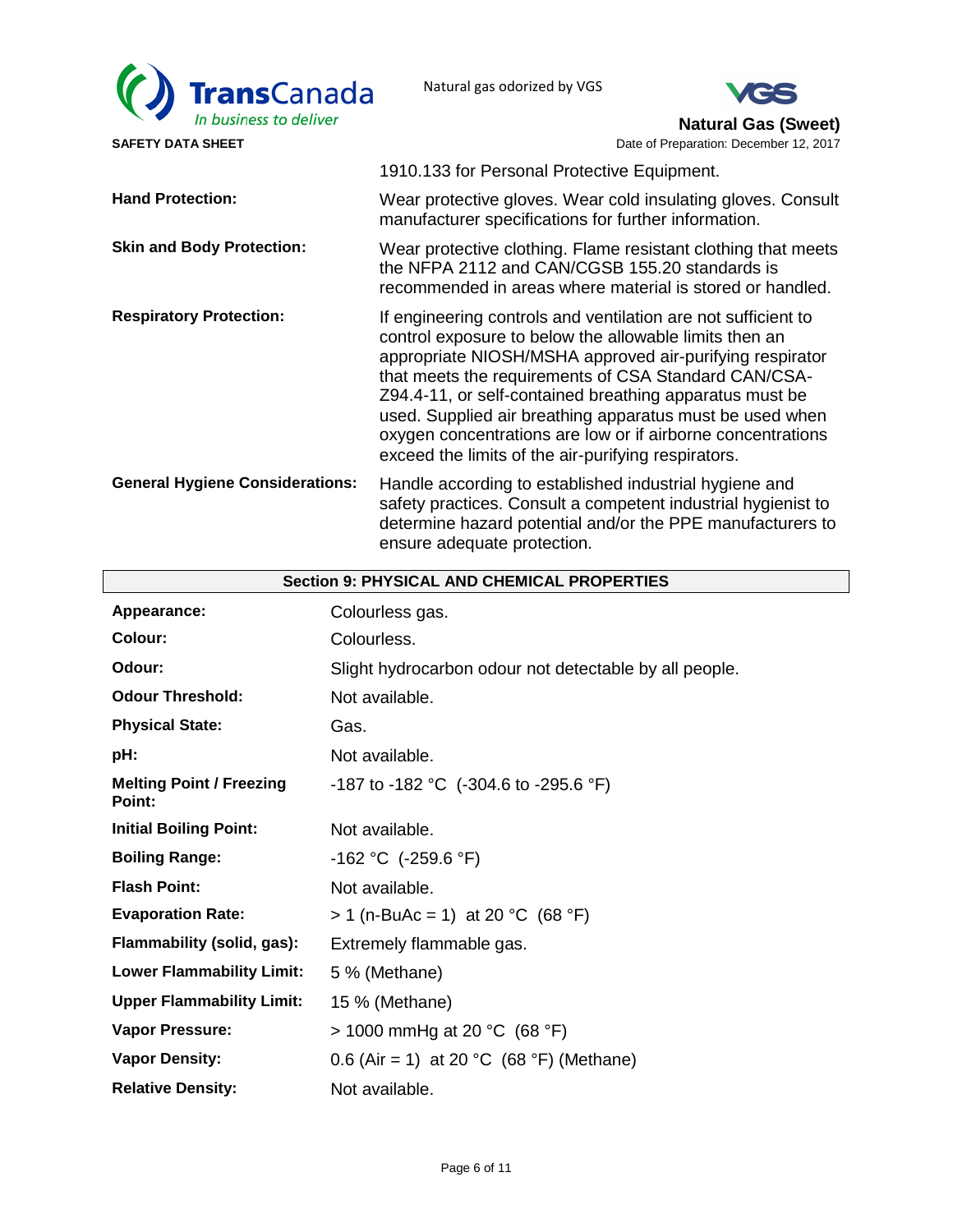



**SAFETY DATA SHEET DATA SHEET Date of Preparation: December 12, 2017 Date of Preparation: December 12, 2017** 

| <b>Solubilities:</b>                                       | Negligible solubility in water.                                                |  |  |
|------------------------------------------------------------|--------------------------------------------------------------------------------|--|--|
| <b>Partition Coefficient: n-</b><br>Octanol/Water:         | Not available.                                                                 |  |  |
| <b>Auto-ignition Temperature:</b>                          | 537 °C (998.6 °F)                                                              |  |  |
| <b>Decomposition</b><br>Temperature:                       | Not available.                                                                 |  |  |
| <b>Viscosity:</b>                                          | Not available.                                                                 |  |  |
| Percent Volatile, wt. %:                                   | 100                                                                            |  |  |
| VOC content, wt. %:                                        | Not available.                                                                 |  |  |
| Density:                                                   | Not available.                                                                 |  |  |
| <b>Coefficient of Water/Oil</b><br><b>Distribution:</b>    | Not available.                                                                 |  |  |
| <b>Section 10: STABILITY AND REACTIVITY</b>                |                                                                                |  |  |
| <b>Reactivity:</b>                                         | Contact with incompatible materials. Sources of ignition. Exposure to<br>heat. |  |  |
| <b>Chemical Stability:</b>                                 | Stable under normal storage conditions.                                        |  |  |
| <b>Possibility of Hazardous</b><br><b>Reactions:</b>       | None known.                                                                    |  |  |
| <b>Conditions to Avoid:</b>                                | Contact with incompatible materials. Sources of ignition. Exposure to<br>heat. |  |  |
| <b>Incompatible Materials:</b>                             | Strong oxidizers.                                                              |  |  |
| <b>Hazardous Decomposition Products:</b><br>Not available. |                                                                                |  |  |
| <b>Section 11: TOXICOLOGICAL INFORMATION</b>               |                                                                                |  |  |

## **EFFECTS OF ACUTE EXPOSURE**

**Product Toxicity** 

**Oral:** Not available.

**Dermal:** Not available.

**Inhalation:** Not available.

## **Component Toxicity**

| <b>Component</b> | <b>CAS No.</b> | LD <sub>50</sub> oral | LD <sub>50</sub> dermal | $LC_{50}$                          |
|------------------|----------------|-----------------------|-------------------------|------------------------------------|
| Natural gas      | 8006-14-2      | Not available.        | Not available.          | Not available.                     |
| Methane          | 74-82-8        | Not available.        | Not available.          | Not available.                     |
| Ethane           | 74-84-0        | Not available.        | Not available.          | Not available.                     |
| Propane          | 74-98-6        | Not available.        | Not available.          | Not available.                     |
| <b>Butane</b>    | 106-97-8       | Not available.        | Not available.          | 658000 mg/m <sup>3</sup> (rat); 4H |
| Isobutane        | 75-28-5        | Not available.        | Not available.          | 570000 ppm (rat); 15M              |
| Pentane          | 109-66-0       | 400 mg/kg $(rat)$     | Not available.          | 364000 mg/m <sup>3</sup> (rat); 4H |
| Isopentane       | 78-78-4        | Not available.        | Not available.          | Not available.                     |
| Nitrogen         | 7727-37-9      | Not available.        | Not available.          | Not available.                     |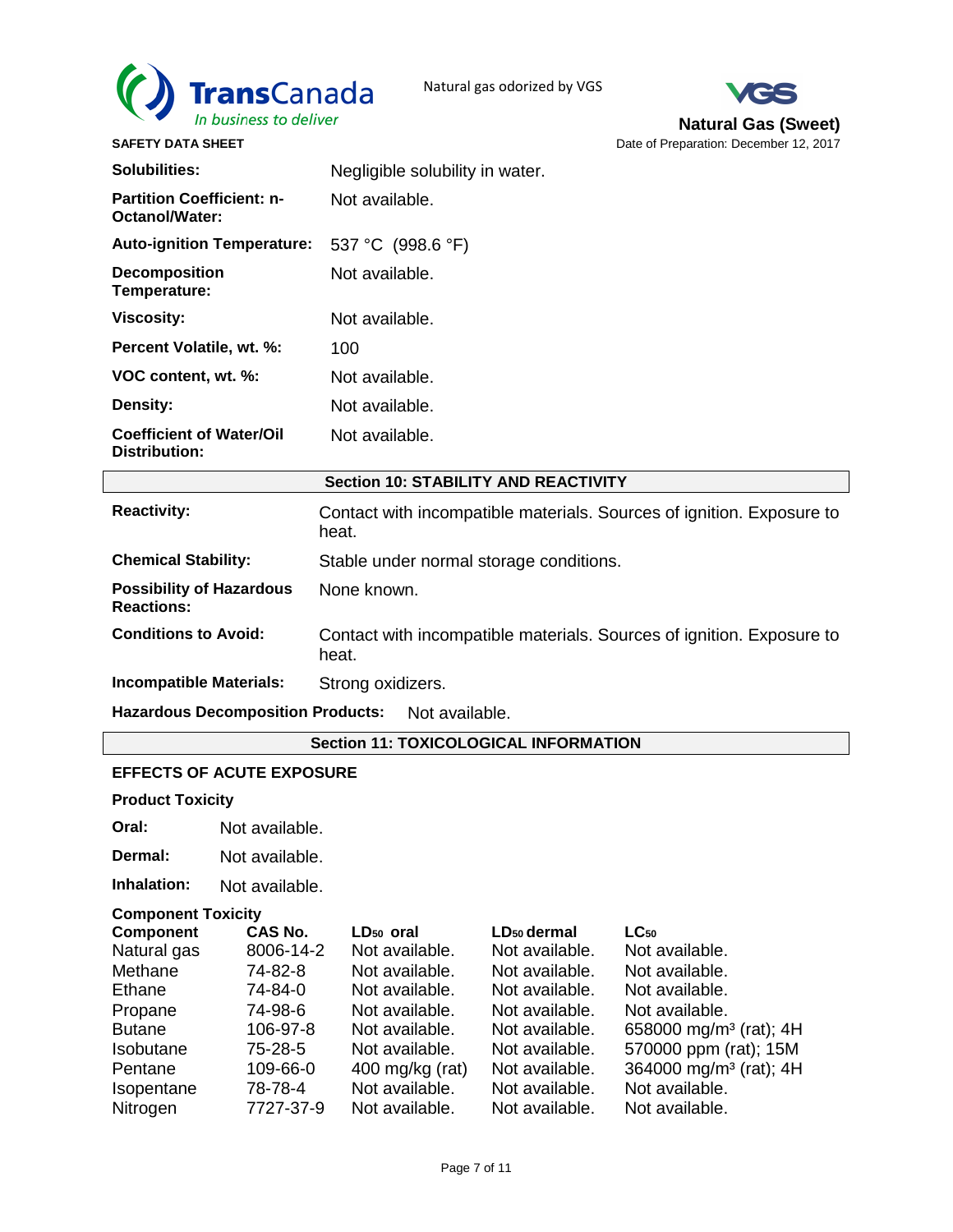



**SAFETY DATA SHEET DATA SHEET Date of Preparation: December 12, 2017 Date of Preparation: December 12, 2017** 

| Carbon dioxide<br>Helium                           | 124-38-9<br>7440-59-7 | Not available.<br>Not available.                                                                               | Not available.<br>Not available. | Not available.<br>Not available.                                                                                                                                                                                              |
|----------------------------------------------------|-----------------------|----------------------------------------------------------------------------------------------------------------|----------------------------------|-------------------------------------------------------------------------------------------------------------------------------------------------------------------------------------------------------------------------------|
| <b>Likely Routes of Exposure:</b>                  |                       | Eye contact. Skin contact. Inhalation.                                                                         |                                  |                                                                                                                                                                                                                               |
| <b>Target Organs:</b>                              |                       | Skin. Eyes. Respiratory system. Cardiovascular system. Bone<br>marrow. Liver. Kidneys. Central nervous system. |                                  |                                                                                                                                                                                                                               |
| Symptoms (including delayed and immediate effects) |                       |                                                                                                                |                                  |                                                                                                                                                                                                                               |
|                                                    |                       |                                                                                                                |                                  | in the contraction of the contract of the contract of the contract of the contract of the contract of the contract of the contract of the contract of the contract of the contract of the contract of the contract of the con |

- **Inhalation:** May displace oxygen and cause rapid suffocation. Central nervous system depression can occur if product is present in concentrations that will reduce the oxygen content of air below 18 % (vol). Symptoms may include headache, lightheadedness, drowsiness, disorientation, vomiting and seizures. Unconsciousness and death may occur with severe oxygen deprivation. May cause respiratory irritation. Signs/symptoms may include cough, sneezing, nasal discharge, headache, hoarseness, and nose and throat pain.
- **Eye:** Contact with rapidly expanding or liquefied gas may cause irritation and/or frostbite. The pain after contact with liquid can quickly subside. Permanent eye damage or blindness could result.
- **Skin:** Contact with rapidly expanding or liquefied gas may cause irritation and/or frostbite. Symptoms of frostbite include change in skin color to white or grayish-yellow. The pain after contact with liquid can quickly subside.
- **Ingestion:** Not a normal route of exposure.

| <b>Skin Sensitization:</b>                                  | Not available. |
|-------------------------------------------------------------|----------------|
| <b>Respiratory Sensitization:</b>                           | Not available. |
| <b>Medical Conditions</b><br><b>Aggravated By Exposure:</b> | Not available. |

## **EFFECTS OF CHRONIC EXPOSURE (from short and long-term exposure)**

|                              | EFFECTS OF CHRONIC EXPOSURE (from short and long-term exposure)                                                                                                                                                                                                                                                                                                 |
|------------------------------|-----------------------------------------------------------------------------------------------------------------------------------------------------------------------------------------------------------------------------------------------------------------------------------------------------------------------------------------------------------------|
| <b>Target Organs:</b>        | Skin. Eyes. Respiratory system. Cardiovascular system. Bone marrow.<br>Liver. Kidneys. Central nervous system.                                                                                                                                                                                                                                                  |
| <b>Chronic Effects:</b>      | Prolonged exposure to Natural gas can lead to hypoxia, bluish<br>colouration to the skin, numbness, damage to the nervous system,<br>heart sensitization, reduced consciousness and death. Prolonged or<br>repeated inhalation of Isopentane may cause dizziness, weakness,<br>weight loss, anemia, nervousness, pains in the limbs and peripheral<br>numbness. |
| Carcinogenicity:             | This product does not contain any carcinogens or potential<br>carcinogens as listed by ACGIH, IARC, OSHA, or NTP.                                                                                                                                                                                                                                               |
| <b>Mutagenicity:</b>         | Not available.                                                                                                                                                                                                                                                                                                                                                  |
| <b>Reproductive Effects:</b> | Not available.                                                                                                                                                                                                                                                                                                                                                  |

**Developmental Effects Teratogenicity:** Not available.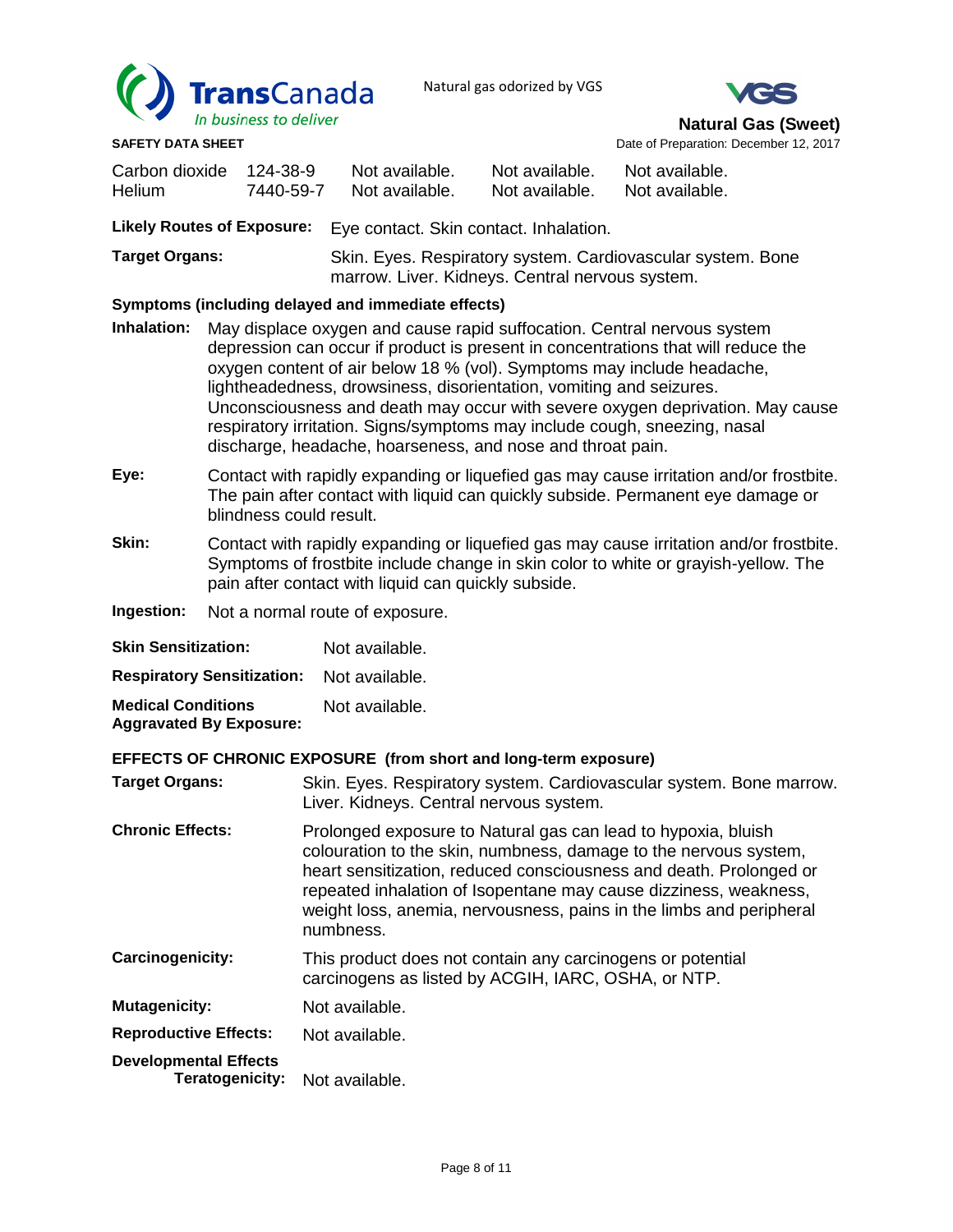



**Natural Gas (Sweet)**

**SAFETY DATA SHEET DATA SHEET Date of Preparation: December 12, 2017 Date of Preparation: December 12, 2017** 

**Embryotoxicity:** Not available.

**Toxicologically Synergistic Materials:** Not available.

|                                                                                       | <b>Section 12: ECOLOGICAL INFORMATION</b>                                                                                                                                                 |  |  |
|---------------------------------------------------------------------------------------|-------------------------------------------------------------------------------------------------------------------------------------------------------------------------------------------|--|--|
| <b>Ecotoxicity:</b>                                                                   | Not available.                                                                                                                                                                            |  |  |
| <b>Persistence / Degradability:</b>                                                   | Not available.                                                                                                                                                                            |  |  |
| <b>Bioaccumulation / Accumulation:</b>                                                | Not available.                                                                                                                                                                            |  |  |
| <b>Mobility in Environment:</b>                                                       | Not available.                                                                                                                                                                            |  |  |
| <b>Other Adverse Effects:</b>                                                         | Not available.                                                                                                                                                                            |  |  |
|                                                                                       | <b>Section 13: DISPOSAL CONSIDERATIONS</b>                                                                                                                                                |  |  |
| <b>Disposal Instructions:</b>                                                         | Disposal should be in accordance with applicable regional, national<br>and local laws and regulations. Local regulations may be more<br>stringent than regional or national requirements. |  |  |
|                                                                                       | <b>Section 14: TRANSPORT INFORMATION</b>                                                                                                                                                  |  |  |
| U.S. Department of Transportation (DOT)<br><b>Proper Shipping Name:</b>               | UN1971, NATURAL GAS, COMPRESSED, 2.1                                                                                                                                                      |  |  |
| Class:                                                                                | 2.1                                                                                                                                                                                       |  |  |
| <b>UN Number:</b>                                                                     | <b>UN1971</b>                                                                                                                                                                             |  |  |
| <b>Packing Group:</b>                                                                 | Not applicable.                                                                                                                                                                           |  |  |
| <b>Label Code:</b>                                                                    | <b>LAMMABL</b>                                                                                                                                                                            |  |  |
| <b>Canada Transportation of Dangerous Goods (TDG)</b><br><b>Proper Shipping Name:</b> |                                                                                                                                                                                           |  |  |
| Class:                                                                                | UN1971, NATURAL GAS, COMPRESSED, 2.1<br>2.1                                                                                                                                               |  |  |
| <b>UN Number:</b>                                                                     | <b>UN1971</b>                                                                                                                                                                             |  |  |
| <b>Packing Group:</b>                                                                 | Not applicable.                                                                                                                                                                           |  |  |
| Label Code:                                                                           |                                                                                                                                                                                           |  |  |
|                                                                                       | <b>Section 15: REGULATORY INFORMATION</b>                                                                                                                                                 |  |  |

## **Chemical Inventories**

## **US (TSCA)**

The components of this product are in compliance with the chemical notification requirements of TSCA.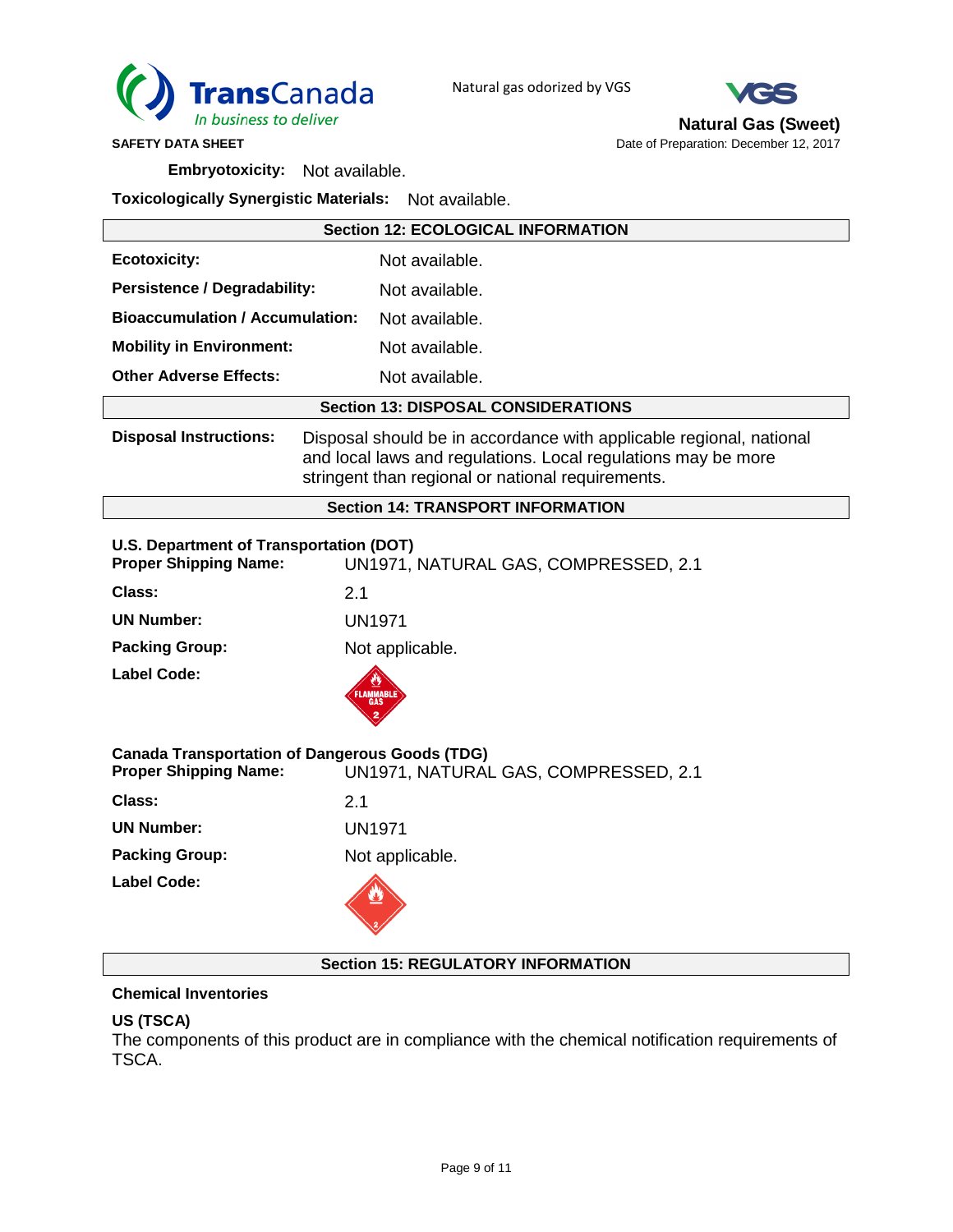



**Natural Gas (Sweet) SAFETY DATA SHEET DATA SHEET Date of Preparation: December 12, 2017 Date of Preparation: December 12, 2017** 

## **Canada (DSL)**

The components of this product are in compliance with the chemical notification requirements of the NSN Regulations under CEPA, 1999.

#### **Federal Regulations**

## **United States**

This SDS has been prepared to meet the U.S. OSHA Hazard Communication Standard, 29 CFR 1910.1200.

## **SARA Title III**

| <b>Component</b> | <b>Section 302</b><br>(EHS) TPQ<br>(Ibs.) | <b>Section 304</b><br><b>EHS RQ</b><br>(lbs.) | <b>CERCLA RQ</b><br>(lbs.) | <b>Section</b><br>313 | <b>RCRA</b><br><b>CODE</b> | <b>CAA</b><br>112(r)TQ<br>(Ibs.) |
|------------------|-------------------------------------------|-----------------------------------------------|----------------------------|-----------------------|----------------------------|----------------------------------|
| Methane          | Not listed.                               | Not listed.                                   | Not listed.                | Not listed.           | Not listed.                | 10000                            |
| Ethane           | Not listed.                               | Not listed.                                   | Not listed.                | Not listed.           | Not listed.                | 10000                            |
| Propane          | Not listed.                               | Not listed.                                   | Not listed.                | Not listed.           | Not listed.                | 10000                            |
| <b>Butane</b>    | Not listed.                               | Not listed.                                   | Not listed.                | Not listed.           | Not listed.                | 10000                            |
| Isobutane        | Not listed.                               | Not listed.                                   | Not listed.                | Not listed.           | Not listed.                | 10000                            |
| Pentane          | Not listed.                               | Not listed.                                   | Not listed.                | Not listed.           | Not listed.                | 10000                            |
| Isopentane       | Not listed.                               | Not listed.                                   | Not listed.                | Not listed.           | Not listed.                | 10000                            |

# **State Regulations**

## **Massachusetts**

US Massachusetts Commonwealth's Right-to-Know Law (Appendix A to 105 Code of Massachusetts Regulations Section 670.000)

|           | <b>RTK List</b> |
|-----------|-----------------|
| 8006-14-2 | Listed.         |
| 74-82-8   | Listed.         |
| 74-84-0   | Listed.         |
| 74-98-6   | Listed.         |
| 106-97-8  | Listed.         |
| 75-28-5   | Listed.         |
| 109-66-0  | Listed.         |
| 78-78-4   | Listed.         |
| 7727-37-9 | Listed.         |
| 124-38-9  | Listed.         |
| 7440-59-7 | Listed.         |
|           | <b>CAS No.</b>  |

**Note:** E = Extraordinarily Hazardous Substance

#### **New Jersey**

US New Jersey Worker and Community Right-to-Know Act (New Jersey Statute Annotated Section 34:5A-5)

| <b>Component</b> | CAS No.  | <b>RTK List</b> |
|------------------|----------|-----------------|
| Methane          | 74-82-8  | <b>SHHS</b>     |
| Ethane           | 74-84-0  | <b>SHHS</b>     |
| Propane          | 74-98-6  | <b>SHHS</b>     |
| <b>Butane</b>    | 106-97-8 | <b>SHHS</b>     |
| Isobutane        | 75-28-5  | <b>SHHS</b>     |
|                  |          |                 |